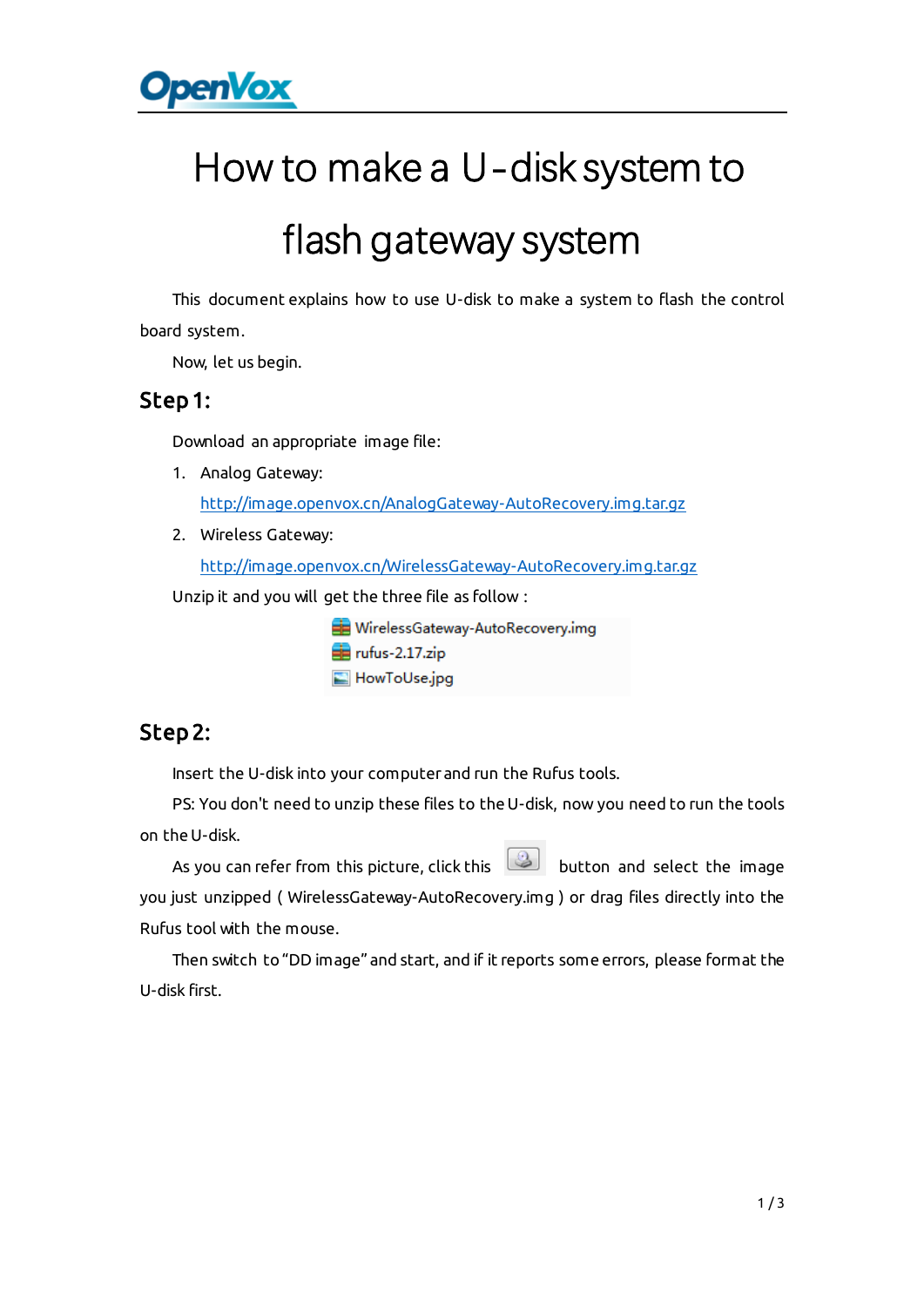

| Device<br>NO_LABEL (G:) [32GB]<br>1. Insert a USB Drive<br>Partition scheme and target system type<br>MBR partition scheme for BIOS or UEFI<br>File system<br>FAT32 (Default)<br>Cluster size |  |
|-----------------------------------------------------------------------------------------------------------------------------------------------------------------------------------------------|--|
|                                                                                                                                                                                               |  |
|                                                                                                                                                                                               |  |
|                                                                                                                                                                                               |  |
|                                                                                                                                                                                               |  |
|                                                                                                                                                                                               |  |
|                                                                                                                                                                                               |  |
| 16 kilobytes (Default)                                                                                                                                                                        |  |
| New volume label                                                                                                                                                                              |  |
| 2. Choose the img file<br>32GB                                                                                                                                                                |  |
| Format Options                                                                                                                                                                                |  |
| 1 Pass<br>Check device for bad blocks                                                                                                                                                         |  |
| Quick format                                                                                                                                                                                  |  |
| √ Create a bootable disk using DD Image                                                                                                                                                       |  |
| Create extended label and icon files                                                                                                                                                          |  |

Using i...: WirelessGateway-AutoRecovery.img

## Step 3:

After the U-disk making system is completed, pull out the U-disk, power off the gateway first, next insert the U-disk into the gateway, and then power up the gateway.

Then the system starts to work automatically.

At this moment, you can ping 172.16.101.1 -t to get the status of the current system

(Before you ping 172.16.101.1 you need to add it to the segment).



PS: if you don't know how to add network segment, you can learn it from this link:

<https://www.youtube.com/watch?v=HcVG71ms7nk>

There are three stages before the end, it cannot ping 172.16.101.1 at first, it is the system hasn't started yet, and please wait a moment.

"无法访问目标主机" means "destination host unreachable".

| $C:$ Wsers \OpenVox-6>ping 172.16.101.1 -t   |  |  |
|----------------------------------------------|--|--|
| Ping 172.16.101.1 具有<br>172.16.101.10 的      |  |  |
| 172.16.101.10                                |  |  |
| 172.16.101.10<br>172.16.101.10               |  |  |
| 172.16.101.10<br>172.16.101.10<br>199 16 181 |  |  |